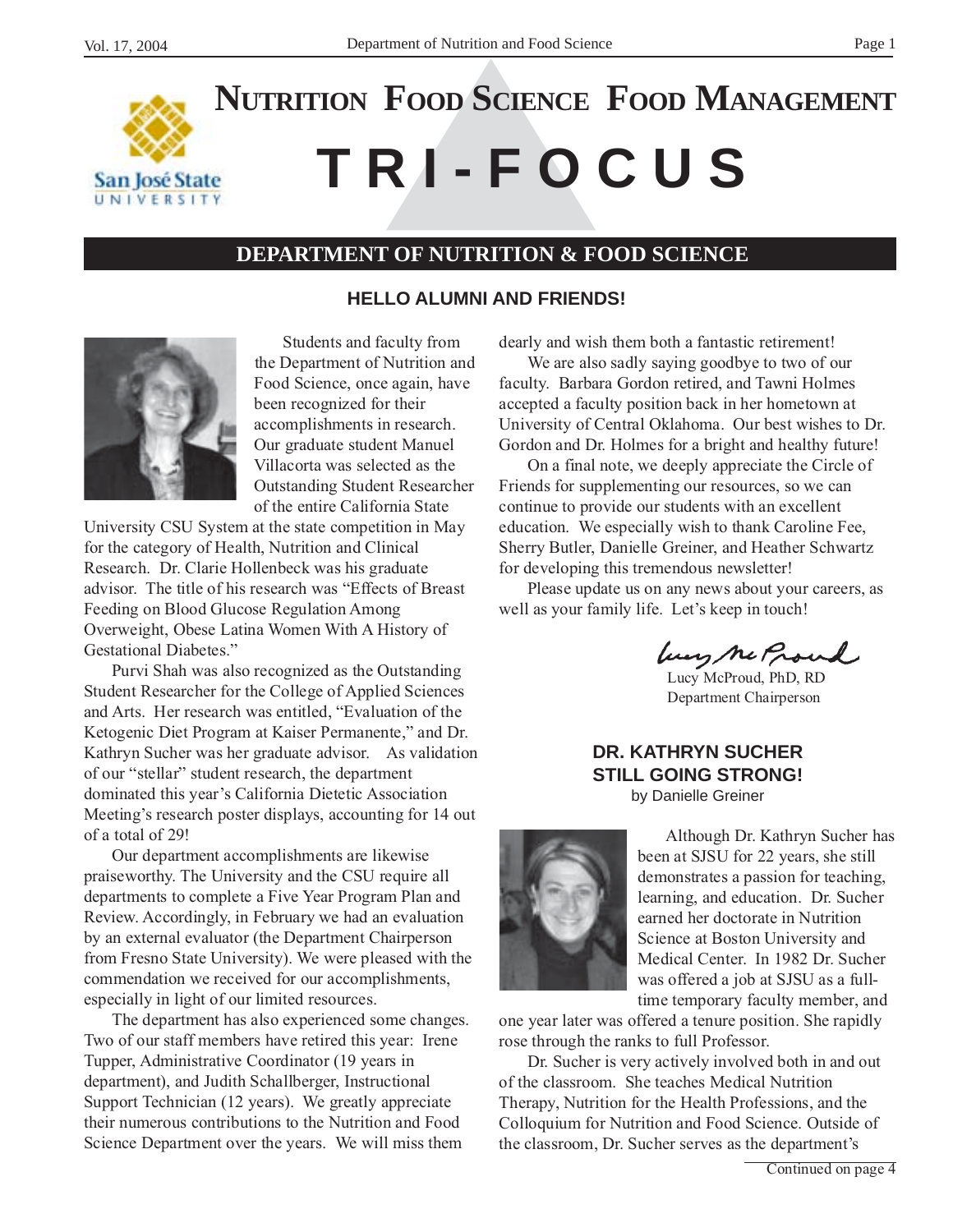#### FACULTY EXCELLENCE: JUST A "FEW" HIGHLIGHTS by Danielle Greiner

#### **Accomplished Authors**

#### **Kathryn Sucher**

Kathy Sucher coauthored with Pamela Goyan Kittler (Department Alumna) the fourth edition of their *Food and Culture* textbook.

## **Judi Morrill and David Stone**

Judi Morrill and David Stone completed the new edition of *Are You Eating Right? Compare Your Diet to the Official Recommendations Using the Nutrient Content of 5000+ Foods*.

## **Research Presentations**



#### **Clarie Hollenbeck**

Clarie Hollenbeck and 10 of his graduate advisees presented research abstracts at the California Dietetic Association Meeting in April.

Six of these abstracts have been accepted for presentation at the

American Dietetic Association Meeting in October. Dr. Hollenbeck's advisee, Manuel Villacorta, won the CSU Outstanding Researcher Award for the Health, Nutrition, and Clinical Science Category.

## **Tawni Holmes**

Tawni Holmes and her graduate advisees presented nine research abstracts at the California Dietetic Association Meeting in April. Three of these abstracts have been accepted for presentation at the annual American Dietetic Association Meeting in October.

## **Lucy McProud**

Lucy McProud coordinated the Poster Session at the San Jose Peninsula District of the California Dietetic Association meeting, where she was also coauthor of 16 poster presentations. In addition, she is coauthor of 4 Poster Sessions to be presented at the American Dietetic Association Annual Meeting in October.

## **Grand Grantees**

## **Barbara Gordon**

Barbara Gordon was awarded a \$1500 California State Lottery Grant to fund improvements for the SJSU Interdisciplinary Garden Project.

## **Caroline Fee**

Caroline Fee was awarded a \$600 California State Lottery Grant for purchase of nutrition education materials.

#### **Lucy McProud**

Lucy McProud received an \$87,000 grant from the CA State Department of Education to fund the Cal Pro Net Center to train child nutrition personnel and school foodservice providers.

#### **Savvy Speakers**

#### **Judi Morrill**

Judi Morrill spoke at Macy's Valley Fair to help kick off the American Heart Association's "Go Red for Women" campaign to make women aware of their risk of developing heart disease.

#### **Caroline Fee**

Caroline Fee spoke to the El Camino YMCA Older Adult Fitness Association on "Evidence Based Nutritional Needs of Older Adults," at Willow Glen Villa on "Healthy Eating in Later Years," and at the American Society on Aging Summer Series on "Multidisciplinary Assessments and Team Work in Geriatrics."

#### **Kathryn Sucher**

Kathy Sucher made a presentation on "Nutrition and Cultural Competency" at the California Dietetic Association and the American Diabetes Association Post Graduate Course in San Francisco.

## **Leadership and Awards**



## **Tawni Holmes**

Tawni Holmes was awarded the NuFS "Outstanding Full-time Professor"Award and was also awarded the California Dietetic Association Excellence in Community Nutrition Award for 2004.

## **Caroline Fee**

Caroline Fee received the NuFS "Outstanding Part-time Professor" Award.

## **Kathryn Sucher**

Kathy Sucher was awarded the Outstanding Dietetic Internship Director Award for Area 1 by the American Dietetic Association.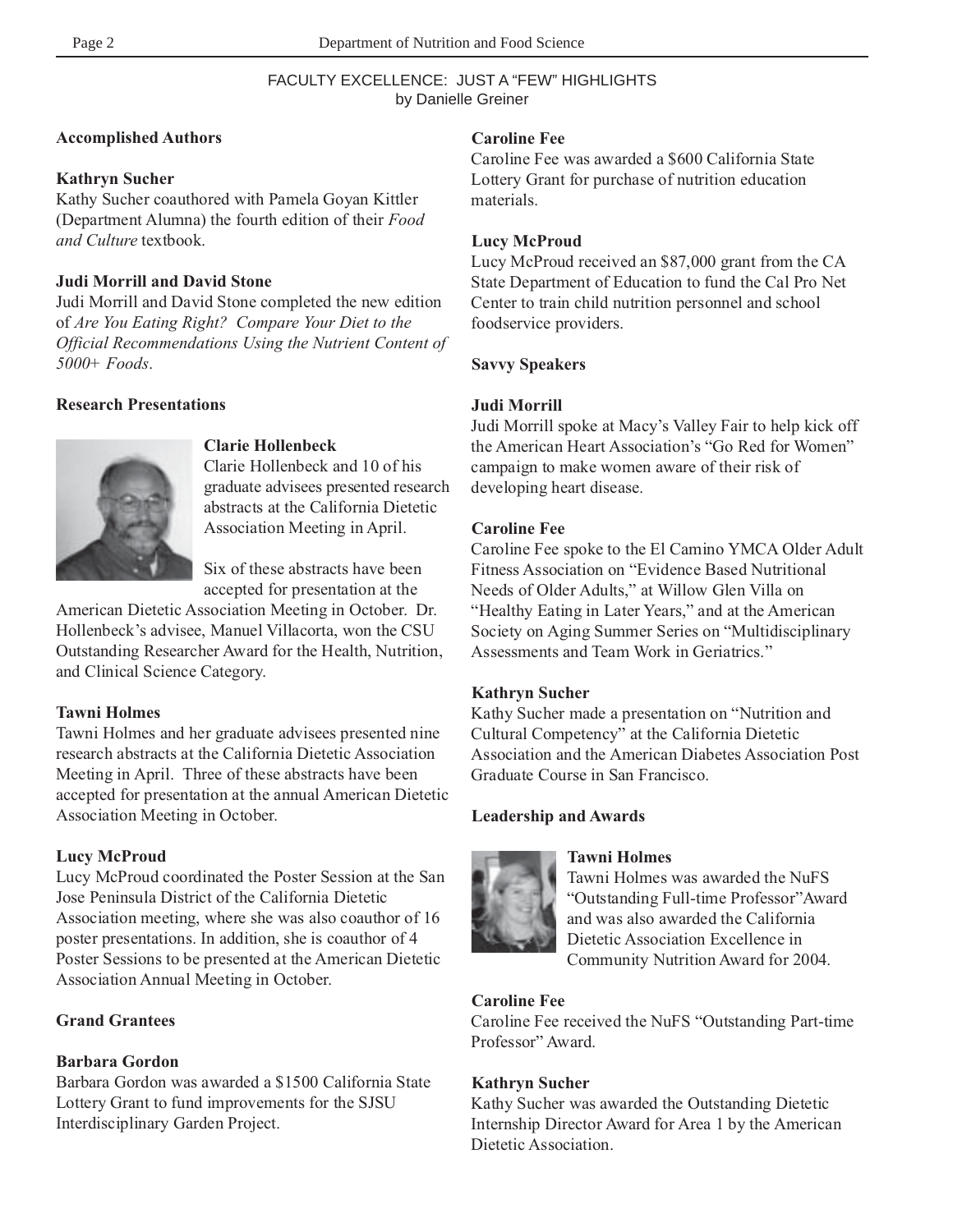## **IRENE, NUFS DEPARTMENT SECRETARY, RETIRES AFTER 19 YEARS**

By Vida Goudarzi



Irene Tupper, began her job as Secretary of the Department of Nutrition and Food Science at San Jose State University in December 1984. During all of her years in the department, Irene was a great help. She always wore a big smile and was a source of endless

information for students. In Irene's own words, "For the last 19 years, I have had a very good experience with our department. I learned and progressed a lot, and Dr. Lucy McProud is the best."

Irene has a bachelor's degree in home economics and taught home economics for many years before coming to SJSU. Irene collects cookbooks and likes sewing, cooking, and traveling. She also has four children and four grandchildren. Her plans for retirement include more rest, travel, and time to spend with her family.

We wish her the best and congratulate her on her retirement.

## **DR. BARBARA GORDON RETIRES**

Dr. Barbara Gordon has retired after teaching 10 years for the department. She will be fondly remembered for her love of teaching and her ground breaking work as founder of the SJSU Interdisciplinary Garden Project. Her future plans include welcoming the birth of her first grandchild and, of course, continuing her passion for gardening. We wish her all the best.

## **IN MEMORY: ROBERT (BOB) CARON**

Robert (Bob) Caron passed away on April 12, 2004. Bob was our NuFS Department Technician from 1980-1993, and will be remembered always for his many contributions and dedication to SJSU and our NuFS Circle of Friends. To honor the life of Bob, contributions can be directed to his scholarship fund. Please direct your gift to NuFS, Circle of Friends, SJSU and write Bob Caron Scholarship on the bottom of your check.

## **JUDITH SCHALLBERGER LEAVES HER MARK OF EXCELLENCE**

After 26 years of tireless service to SJSU, the last 12 as our NuFS Instructional Support Technician, Judith Schallberger has retired.

Judith settled for nothing less than the very best in all of her myriad responsibilities.

"Ask Judith," were the most repeated words heard in the department, as she was a master problem solver. Her uncanny gift of finding creative solutions



to pressing problems and her willingness to help others defines this incredible woman. Among her many accomplishments, she was instrumental in planning the renovation of the Food Processing Pilot Plant, Food Production Kitchen exhaust system, and design for renovation of the Food Preparation Laboratory (which still awaits a donor "angel" to fund this project).

Additionally, Judith oversaw the numerous upgrade projects in our Central Classroom Building, including window replacements, heat ventilation and air conditioning renovation, wiring for computer access, roof repairs, and painting of laboratories, to name just a few.

Judith's s financial and budgetary planning skills were of the highest order. Her insights and wisdom helped ensure the health and well being of the entire department, including the Circle of Friends graduate student research assistance award process and a cash trust account to fund the purchase of laboratory research supplies.

Judith was also a gifted meeting and event planner. Her organization and creative talents were the envy of the entire campus. Every event, large or small, was beautifully planned and orchestrated. Judith's creative touches will be remembered by all, including her exquisite floral arrangements and her keen sense of style..

Upon retirement, Judith plans to continue her artistic pursuits which include floral design, pottery, and other creative art projects. She also plans to have more time to travel with her husband Lou. We know Judith will carry on her personal standard of excellence in all she pursues, and we are forever grateful for all that she has done to further the excellence of the department.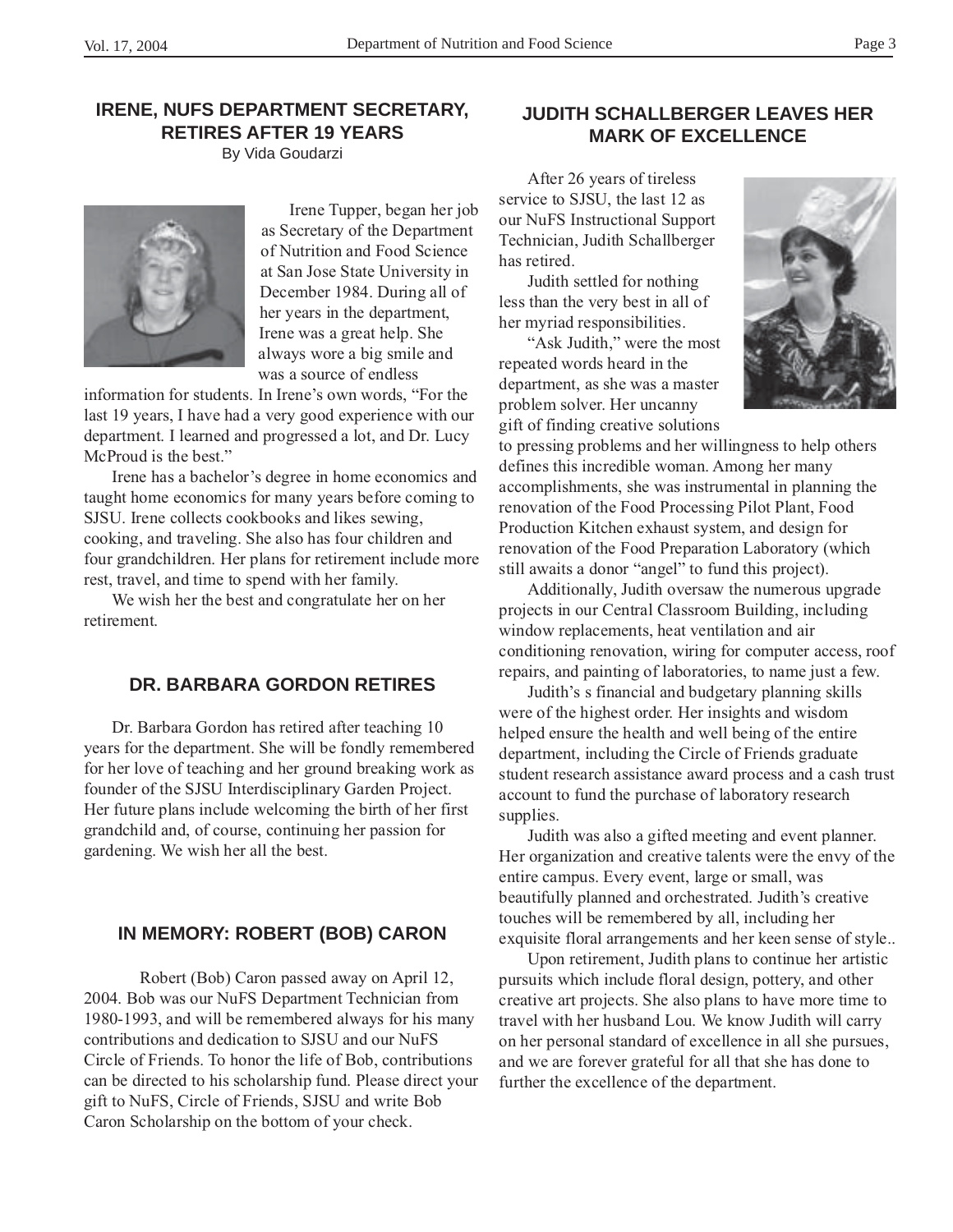## **ALUMNI SIGHTINGS**

**Sarah Shelor MS'01** sends news from Bronx, NY. She recently was promoted to Chief Dietitian at the Hebrew Home for the Aged at Riverdale – Fairfield Division. With this great promotion, she and her husband have decided to stay in the area for another year and a half. She adds that "SJSU really helped me prepare for this new job."

**Robin Williams, MS'80** sends news from Houghton Lake, MI. She is still working for Diabetes Outreach Networks and loves her job. She also enjoys golf and reports that playing with a group of "girls" holds a lot more fun than playing with her husband Joe who has been observed biting his tongue on her less than perfect shots!

**Sarah Berkowitz, BA'73** writes that currently she is project coordinator for "Everyday English @ Your Library," a federal and state funded cultural diversity program that enables the Regional Library District in Fort Vancouver, WA to host English conversation circles for non English speakers.

**Loan Pham, MS' 96** writes from Los Angeles that after teaching for the NuFS department for many years, she is enjoying being a student, once again, working on her graduate degree in Public Health Nutrition at UCLA**. James Burke, MS'02** now makes his home in Santa Rosa and commutes each week for a three day stint to Kaiser, Santa Clara, where he serves as Senior Health Educator for their Health Education Department. However, the big news is his engagement to "Jenn." They will be getting married in May 2005.

**Gurminder (Mindy) Tumber MS '84** was recently seen at the SJSU College of Applied Sciences and Arts "Salute to the Stars" event catching up with Emeritus Professor Dr. Elveda Smith. Mindy continues to work at Kaiser Permanente Fremont as a clinical dietitian and

also generously shares her time and expertise with our NuFS students.

Food Science graduate **Thomas Low, BS'03** is now working at California Natural Foods, while **Yuki Mikoshiba, BS'01** is employed for Senba USA, Inc.

**Angelo Corvino, BS' 02** has been spotted working for Monterey Mushrooms, Inc. as their Corporate Chef and Food Technologist and reports that he loves his job.

**Laurie Becker, BS' 96**, Executive Director at Willow Glen Villa, Atria Senior Living Group, returned to SJSU in April as a panelist for the Careers in Aging Week. **Caroline Spinali, MS'03** sent a Christmas photo of her son Adrian (who celebrated his first birthday in May) to the department. Pictures do not lie. His photo was beyond adorable.

**Molly Raven, MA'78** and her husband Gene received news in April of the first three NuFS graduate students who received research awards from their newly endowed "Molly and Gene Raven Fund."

Rounding out our alumni news: **Phyllis Simpkins BA'46** was the "star" of the 25th Reunion Celebration of the SJSU International House, which she and her husband Alan donated to the university and is named in her honor: *SJSU Phyllis F. Simpkins International House*. As she spoke to the more than 100 former residents from 11 countries who attended the event, her modesty will be remembered always. She simply stated, "Alan and I received very good educations at San Jose State. I could try to be very philosophical about 'giving back,' but it's not that complicated – we knew there were financial needs on the campus, and we knew we wanted to help."

We have come to a close for the sightings this year. However, whether near or far, please send us your news. We would love to hear from you.

#### "Dr. Sucher" continued from page 1

Dietetic Internship Director and has served as Chair of the SJSU Board of General Studies and as a member of the College of Applied Sciences and Arts Curriculum Committee.

 In addition to her activities on campus, Dr. Sucher is also an accomplished author and speaker. Dr. Sucher and Pamela Kittler (MS 1983) recently completed the 4<sup>th</sup> edition of their *Food and Culture* textbook. They both spoke at the California Dietetic Association's annual meeting and at the American Diabetes Association's Post Graduate Course in San Francisco about nutrition and cultural competency. The American Dietetic Association also recognized her as the Outstanding Dietetic Internship Director in Area 1. Wow!

Although Dr. Sucher spends much of her time teaching and helping to develop her student's

professional futures, she does take a little time to do things for herself. She enjoys yoga, walking, reading, crocheting, gardening, and spending time with her husband Peter, son Alex, and 2 cats.

Dr. Sucher's future looks as exciting and promising as her career at SJSU. She is currently working on a textbook on medical nutrition therapy. She would like to have a website for this book and update the book online. After she retires, she would like to become a Certified Diabetes Educator and a world traveler. Some of the places she would like to visit are Germany, Greece, Israel, India, Spain, Italy and Morocco.

We are lucky to have such an accomplished and enthusiastic teacher at SJSU. Her witty humor and passion for learning enrich the lives of her students in and out of the classroom, and we are thankful that she joined the SJSU family in 1982.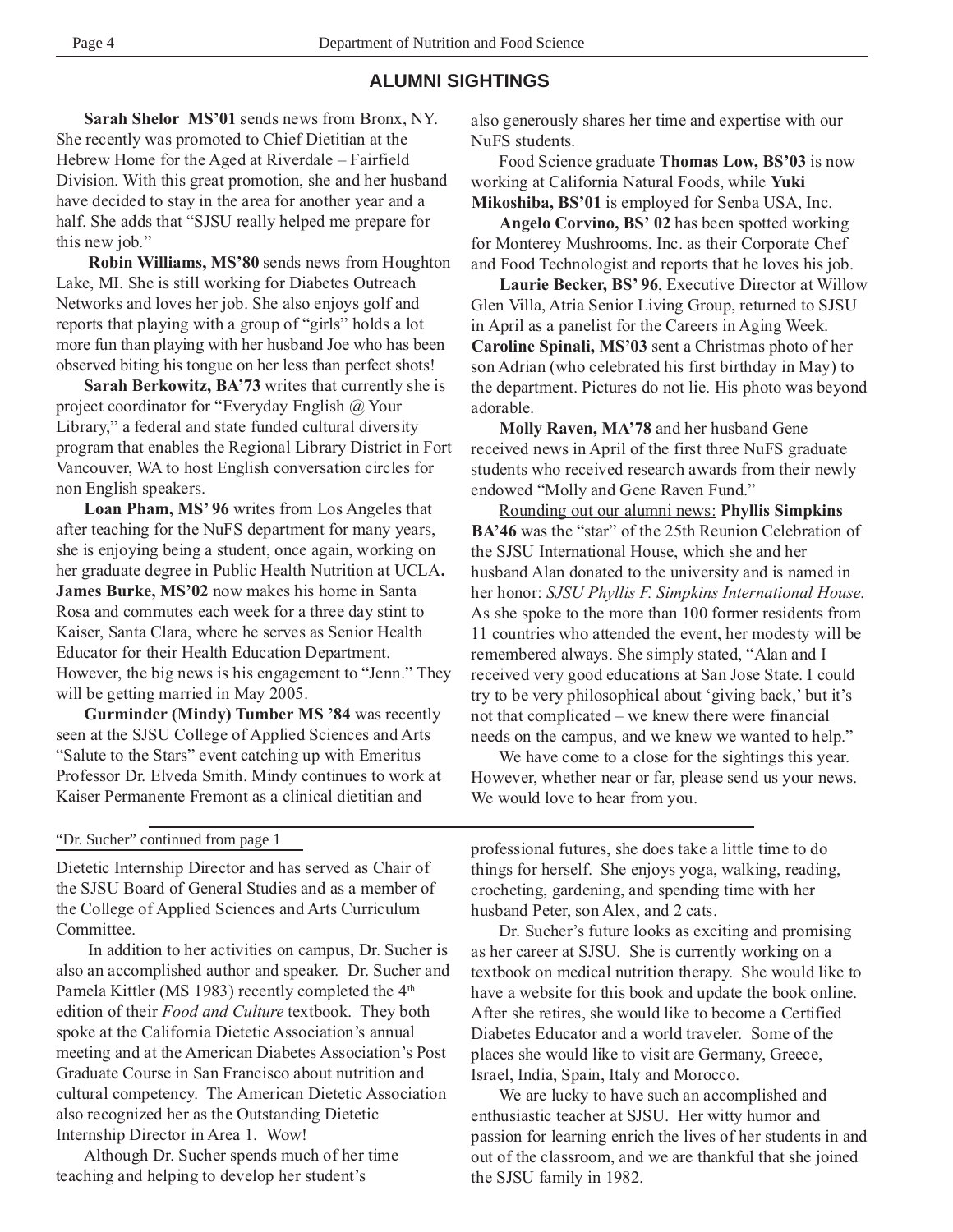## **SALUTE TO THE STARS NUFS SHINES BRIGHTLY!** by Heather Schwartz

On the evening of May 5, 2004, the College of Applied Sciences and Arts (CASA) Awards Reception was held in the Barrett Ballroom. The names of several NUFS students were on display in gold stars, as well as other students from CASA. Five NUFS students were presented with awards, as well as two NUFS alumni. The Dean of CASA, Dr. Michael Ego, presented the awards.



Riva Hwang, Rachel Gekas, Heather Schwartz, Manuel Villacorta (L to R), and Purvi Shah (bottom)

Both awards for Outstanding Graduate Research were given to

our NUFS students. **Purvi Shah** was awarded for her excellence in her research project titled, "Evaluation of the Ketogenic Diet Program in the Treatment of Pediatric Epilepsy at Kaiser Permanente Medical Center."

**Manuel Villacorta**, a second time winner of this award, was applauded for his excellent research in his thesis, "Effects of Breastfeeding on Blood Glucose Regulation Among Overweight/Obese Latino Women with Past History of Gestational Diabetes." Manuel was also presented with the Outstanding Thesis award, which is given to only one student from CASA per year. It was also announced that Manuel had just been honored with the first place award from the CSU Statewide Research competition.

Dean Ego presented the Small Research Grants Awards next. Of the three grants presented, NUFS students walked away with two. **Rachel Gekas**, was given this award for her research project titled, "Metabolic Adaptation of Resting Metabolic Rate (RMR) in Response to Caloric Deprivation." **Chien-Fang "Riva" Huang** was the other NUFS student presented this award for her thesis, "Determination of the Microbial Level in Pasteurized Human Milk."

The NUFS department was represented yet again when **Heather Schwartz** received the San Jose State University Alumni Association Scholarship. This scholarship was given to two CASA students who represent outstanding accomplishments in scholarship and community service

The final event of the evening was the presentation of the Distinguished Alumni Awards to nine awardees, one from each department. Due to the extraordinary accomplishments of two of our alumni, the NUFS department was able to honor both **Jane Harmer** and **Victoria Major.**

## **DISTINGUISHED ALUMNI OF THE YEAR JANE HARMER, MA, RD VICTORIA MAJOR, MA, RD** by Heather Schwartz

Jane Harmer, MA, Home Economics, 1977 and Victoria Major, MA Home Economics, 1970 were chosen to share the Distinguished Alumna of the Year Award for their extraordinary accomplishments as founders of Healthcare Management (H.M.) Composite Inc. and for their dedication and support to the Nutrition and Food Science Department, formerly named the Department of Home Economics.

Victoria and Jane founded H.M. Composite in 1976 with the expressed purpose of providing menu systems for long term care facilities. Over the years, H.M. composite has grown from a kitchen table operation to a thriving 25 year old corporation that features professional consultant dietitians and menu planning. Today, over 220 facilities rely on H.M. Composite for expertise in providing the highest quality meal delivery.

Former President, Victoria, currently coordinates the menu service while Jane, former Vice President, is retired. In addition to their professional success, both Victoria and Jane have given so much back to the department, providing employment opportunities for many of its alumni. Victoria has also taught classes in Entrepreneurial Nutrition for the department, while Jane continues to serve as Co Chair of the department's Circle of Friends Scholarship Awards Selection Committee.

In addition, Victoria and Jane, both individually and as a corporation, have given much needed and so appreciated financial support to further the excellence of students in the Department of Nutrition and Food Science.



Distinguished Alumna, Jane Harmer, (left) and Distinguished Alumna Victoria Major (right) are congratulated by Emeritus Professor Elveda Smith (center),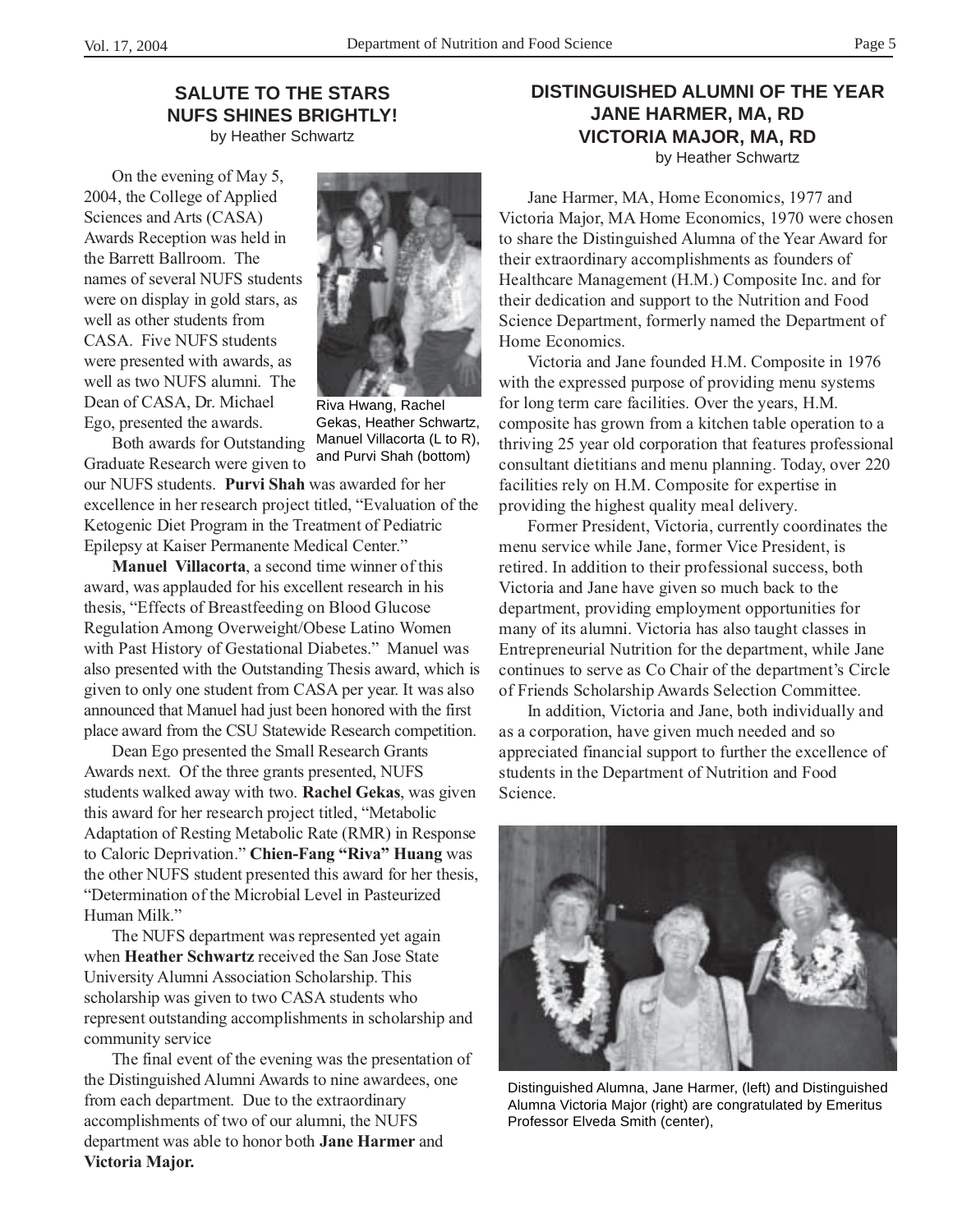|                              | <b>"RESEARCH ACCOMPLISHMENTS"</b><br><b>NUFS MASTER OF SCIENCE</b><br><b>Fall 2003/Spring 2004/Summer 2004</b><br><b>Thesis and Project Titles</b>                                        |
|------------------------------|-------------------------------------------------------------------------------------------------------------------------------------------------------------------------------------------|
| <b>Nachal Bhangal</b>        | Evaluation of the Effectiveness of Childhood Nutrition Workshops on the<br>Knowledge of Childcare Providers Regarding Childhood Nutrition                                                 |
| <b>Sherry Butler</b>         | An Analysis of Non-Tariff Export Barriers Experienced When Exporting<br>Processed Food from Small and Medium Sized Food Companies Out of<br>California                                    |
| <b>Carol Catherine Casey</b> | Evaluation of the Effectiveness of Childhood Nutrition Workshops on the<br>Knowledge of Childcare Providers Regarding Childhood Nutrition                                                 |
| <b>Cassey Chen</b>           | Outcomes Assessment Survey of Students, Alumni, and Their Employers or<br>Dietetic Internship Supervisors of the Department of Nutrition and Food<br>Science at San Jose State University |
| Vida Goudarzi                | Changes in Nutrient Intake Among College Freshman at an Ethnically<br>Diverse, Metropolitan University                                                                                    |
| Olivia Kayan Ho              | Infant Feeding Practices of Chinese Americans Living in the San Francisco<br>Bay Area                                                                                                     |
| Archana S. Joshi             | Development of a High Protein and High Calcium Beverage from Ragi and<br>Soy Protein Isolate                                                                                              |
| <b>Swarna Koneru</b>         | Arginine Requirement and Metabolic Blockage in the Biosynthetic Pathway<br>of the Nematode, Caenorhabditis elegans                                                                        |
| <b>Alivia Lucci</b>          | The Effects of Nutrition Education with the Addition of Food Preparation on<br>First Grade Students' Acceptance of and Preference for Healthy Snack Foods                                 |
| <b>Shirley Mirzaian</b>      | Variety of Portion Sizes Among Different Ethnic Groups at San Jose State<br>University                                                                                                    |
| Parinaz Mohamadi             | The Nutritional and Dietary Health Practices of College Freshman at an<br>Ethnically Diverse, Metropolitan University                                                                     |
| Rathna Noojibail             | Comparison of Different Types of Soy Ingredients in the Formulation of a Soy<br><b>Based Sweet Snack</b>                                                                                  |
| Uma Palaniappan              | Perceptions of WIC Staff and Participants as to the Effectiveness of the "Go<br>Grow Glow"-a Weight Management Class                                                                      |
| <b>Chaitali Rede</b>         | A Study of Breakfast Eating Behavior Among Preschool Children and Their<br>Parents                                                                                                        |
| <b>Keren Segal</b>           | The Effectiveness of the SHAPEDOWN Program: A Behavioral Family-<br>Based Weight Control Program for Children and Adolescents                                                             |
| <b>Purvi Shah</b>            | Evaluation of the Ketogenic Diet Program at Kaiser Permanente                                                                                                                             |
| <b>Manuel Villacorta</b>     | Effects of Breastfeeding on Blood Glucose Regulation Among Overweight/<br>Obese Latino Women with Past History of Gestational Diabetes                                                    |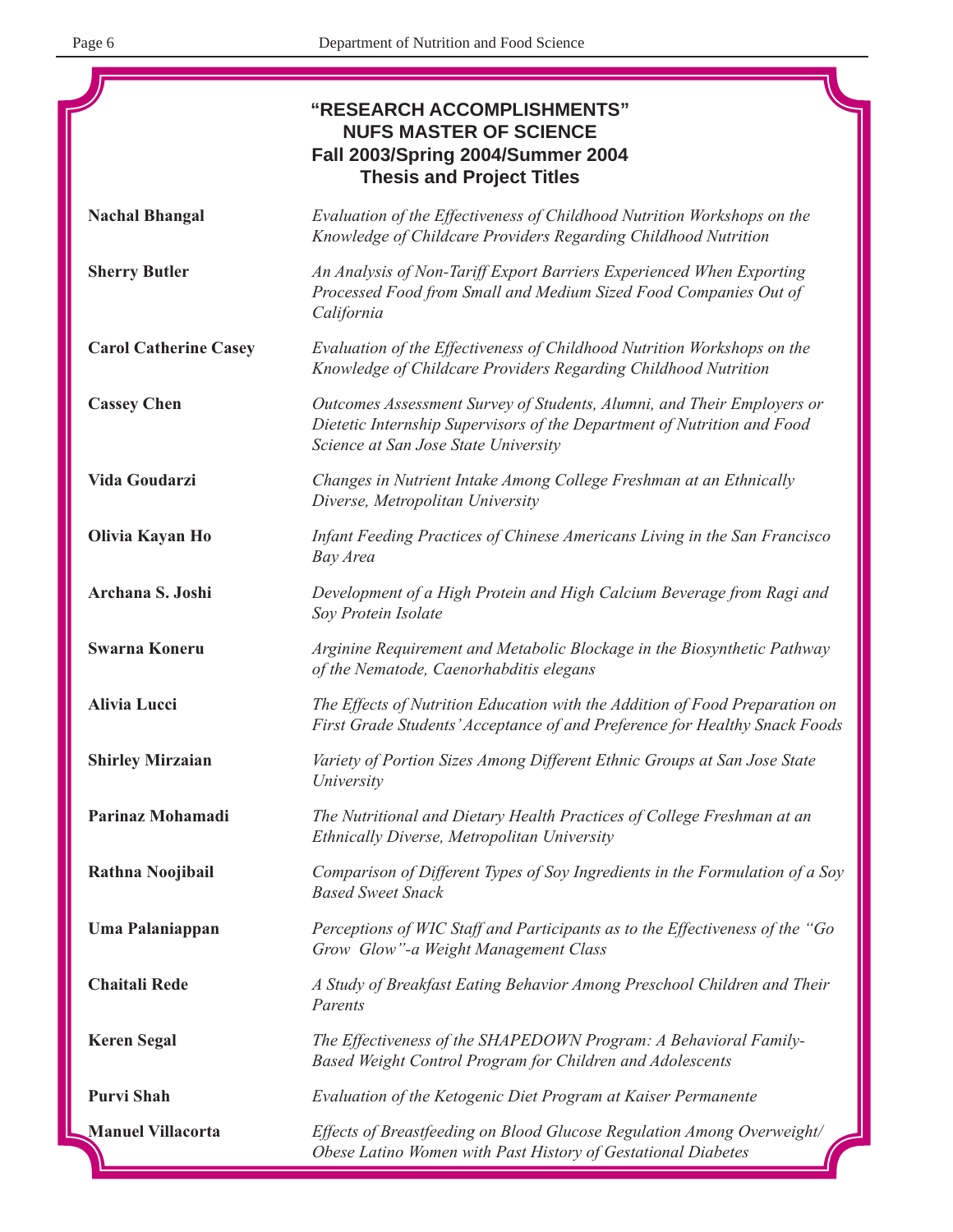**STUDENTS SPARKLE WITH SUCCESS**





**California State University System Outstanding Researcher Award for Health, Nutrition, and Clinical Science Category**

Manuel Villacorta

#### **Molly and Gene Rauen Research Scholarship Awards**

Rachel Gekas \$500 Shirley Mirzaian \$500 Heather Moradian \$500

**San Jose State University Outstanding Award for Graduate Research**

> Purvi Shah Manuel Villacorta

**San Jose State University Outstanding Award for Thesis**

Manuel Villacorta

**San Jose State University Alumni Association Scholarship**

Heather Schwartz \$1250

## **College of Applied Sciences and Arts Dean's Outstanding Graduate Research Award**

Rachel Gekas Chien-Fang Riva Huang

## **College of Applied Sciences and Arts Lottery Grant**

Danielle Greiner Manuel Villacorta

## **Circle of Friends Scholarship Awards**

**Jean Downes Scholarship** Suzanna Sherer \$1000

**Evelda Smith Scholarship**





**Fern Wendt Memorial Scholarship** Brynn Gislason \$1000

**Rose Tseng Scholarship** Danielle Greiner \$1000

**Josephine & Frank Morris Award** Suzanna Sherer \$175

**Stanford University Hospital Scholarship** Melissa Yee \$500

**American Specialty Health – Dietetics Scholarship** Suzanna Sherer \$2500



**Department of Nutrition and Food Science Outstanding Student Awards**

> **Baccalaureate Candidate** Nutrition/Dietetics: Phuc Nguyen

**Masters Candidates** Sherry Butler Manuel Villacorta

#### **Department Service Awards**

Lauren Adams Amy Cashman Diana Chan Darrin Freitas Vida Goudarzi Parinaz Mohamadi Long Pham Amber Watson Melissa Yee



Roli Mehrotra \$1000 8000 Riva Hwang and Heather Schwartz-Graduate Student "Stars"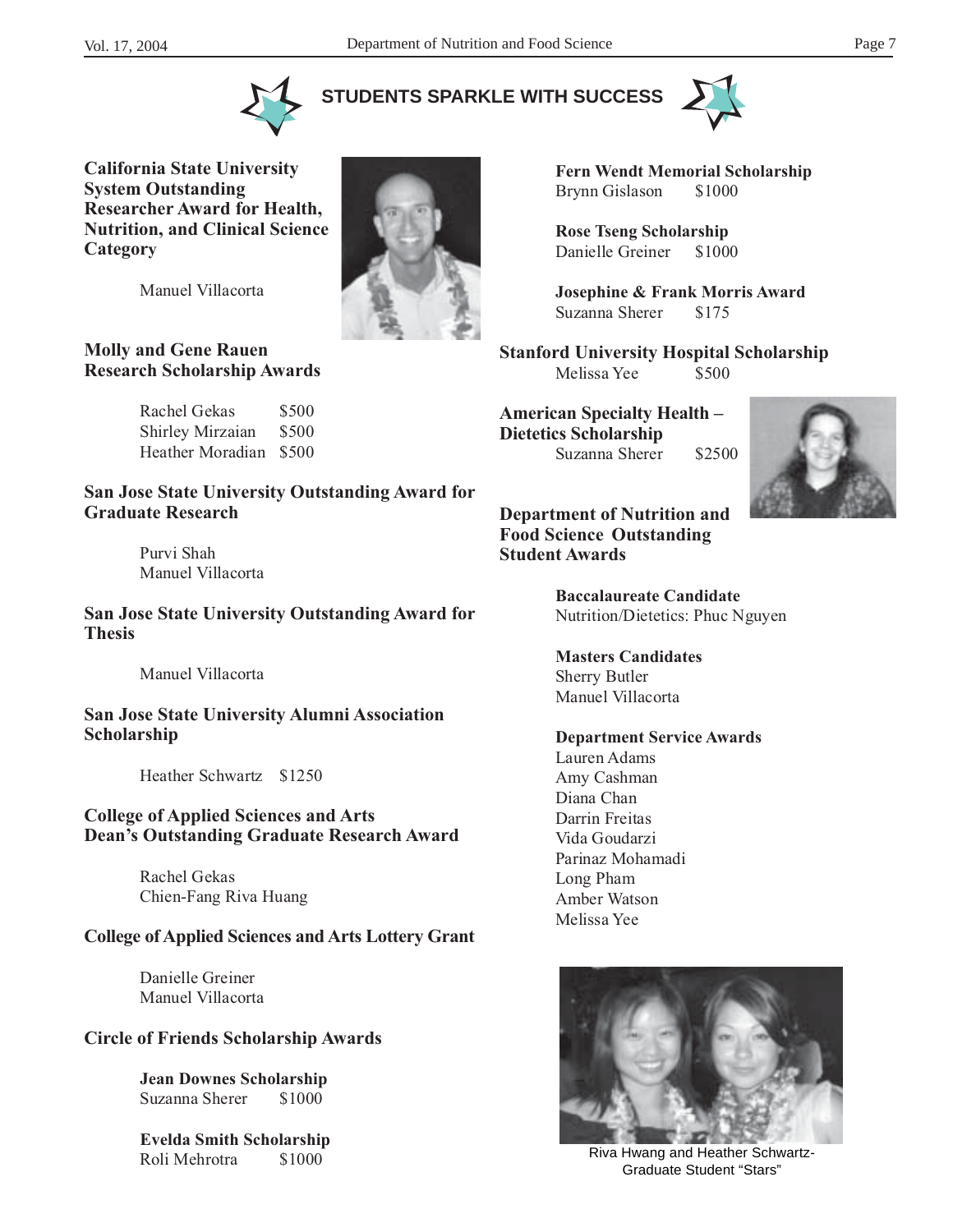## **DEPARTMENT OF NUTRITION AND FOOD SCIENCE Bachelor of Science Fall 2003/Spring 2004 Graduates**



#### **Dietetics**

Adams, Lauren\* Chan, Diana Fejer, Orshi Freitas, Darrin Roy

Jusinski, Jennifer Klisiak, Veronica Nguyen, Phuc Nguyen, Thi

Pham, Long Perez, Begona Ciera Torres, Arianel Tsang, Angela

Sayama, Tracy Sherer, Suzanna Yee, Melissa Ming\*\* Watson, Amber

**Food Science**

Sasradjaya, Sylvia

#### **General Nutrition**

| <b>Emphasis in Food Management:</b>     | Cashman, Amy**     |
|-----------------------------------------|--------------------|
| <b>Emphasis in Nutrition Education:</b> | Mondares, Sarabeth |
|                                         | Shim, Ying Ying    |
| <b>Emphasis in Sports Nutrition:</b>    | Sierra, Mary E.    |
|                                         | La, Cindy          |
| <b>Emphasis in Packaging:</b>           | Melert, Molly      |
|                                         | Fathi, Soudabeh    |
|                                         |                    |

\* Minor in Studio Art

\* \* Minor in Complementary and Alternative Health Practices

## **DIETETIC INTERNSHIPS 2003-2004**

## **External Dietetic Internships**

Phuc Nguyen, University of Oregon Health Sciences, Portland, OR Melissa Yee, New York State University at Stony Brook, Stony Brook, NY

## **Internal Dietetic Internships**

Cassy Chen, Livermore Valley Unified School District/Valley Care Medical Center Teresa Harden, Oakland Unified School District/ Mariner Post Acute Network K. Olivia Ho, Meals on Wheels, Seton Medical Center Susan Sherer, Jefferson Union High School District/San Mateo County General Hospital Kristi Vuica, San Jose Medical Center/Health Dimensions Ashwini Wagle, Watsonville Community Hospital Betsy Walter, Seton Medical Center Amber Watson, Alum Rock School District/ VA Medical Center, San Francisco



Melissa Yee looks forward to her east coast adventure as a dietetic intern in Stony Brook, NY.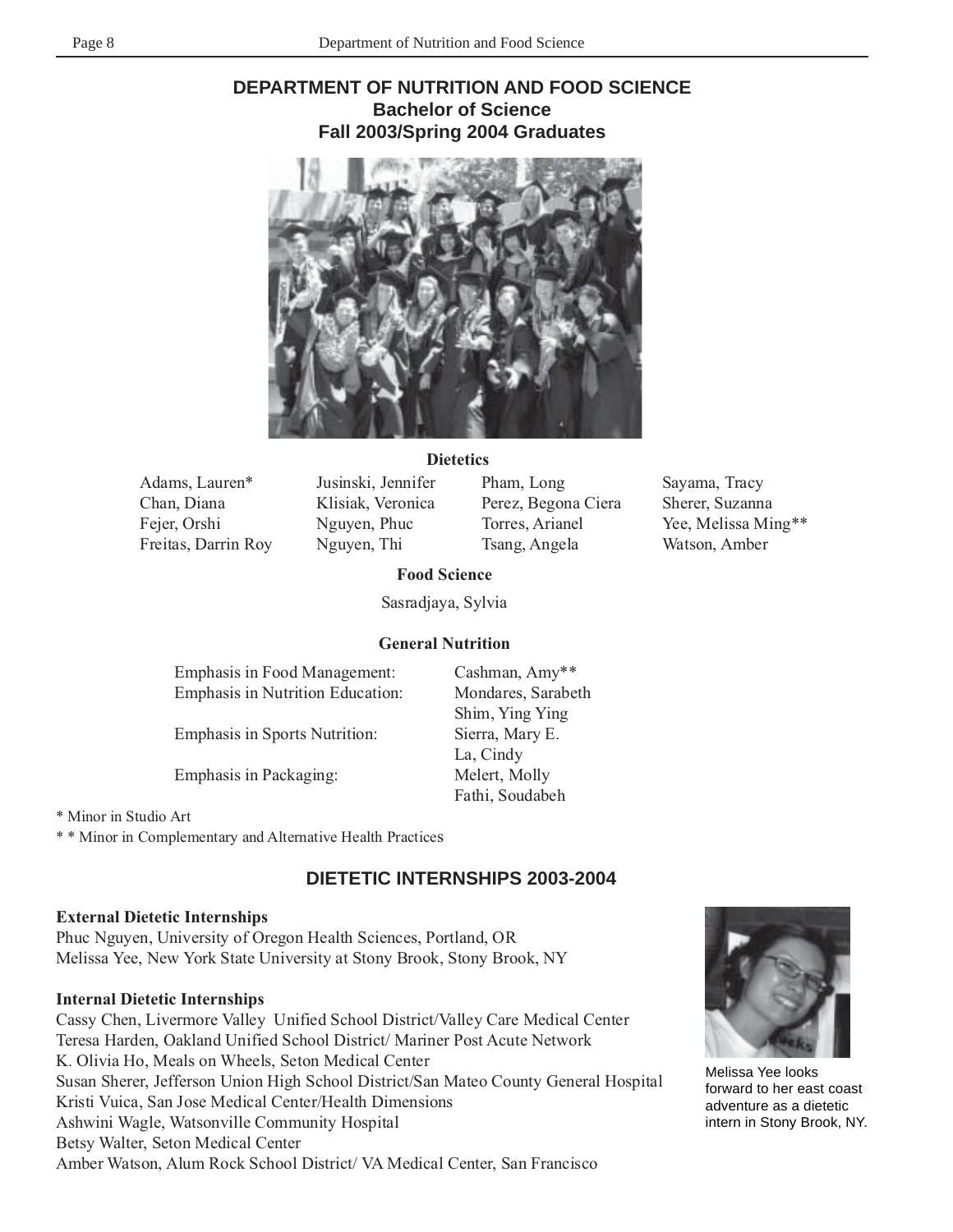## **NUFS STUDENT CLUB GOES THE EXTRA DISTANCE!**

#### **PROVIDING GUEST SPEAKERS**







- **September**: Faith Tootel, RD and Elaine Rodgers, RD, Renal Dietitians from Satellite Dialysis, San Jose, gave club members insight into their area of specialization.
- **October**: Helen DeMarco, RD (MS'96) shared her expertise with the club on Sports Nutrition, while at a second meeting Marty Wilson, RD (MS'98) spoke to the club about Celiac Disease. Club members also participated in the AIDS Walk and held a Pumpkin Raffle to raise funds for convocation.
- **November**: Joel Greiner delivered a presentation on Fitness, Supplements and Nutrition. Food Science club members attended the Monterey Bay NCIFT meeting at La Rochelle Winery and also held their annual Food Science raffle.
- **December**: The club organized a Food Drive to help the Second Harvest Food Bank and also held a Department raffle to raise money for convocation.
- **February**: The club continued its fund raising activities by making and selling rice krispy treats
- **March**: The National Nutrition Month Health Fair sponsored by the Nutrition Education Action team (NEAT) and the Nutrition and Food Science Club was held on campus in the Student Union**.** Later that month, Tricia Goldberg, NuFS graduate student, spoke to the club on Eating Disorders and Body Image**,** while Brenda Davis, RD, came to the next meeting to speak on the "Optimal Diet."
- **April**: Nutritional Service Director from Good Samaritan Hospital attended the club meeting and spoke on "Foodservice in the Hospital Setting."
- **May**: Lauren Adams, NuFS senior student, spoke to the club about "Treatment for Diabetes." Club members interested in food science attended the NCIFT Supplier's Night at the Oakland Convention Center, while final plans for Graduation Convocation were on everyone's mind!



SJSU student gets his body composition SJSD student gets his body composition<br>
measured by Alice Waterbury, NEAT member.<br>
Amber Watson (right), NEAT member,



explains serving sizes to SJSU student.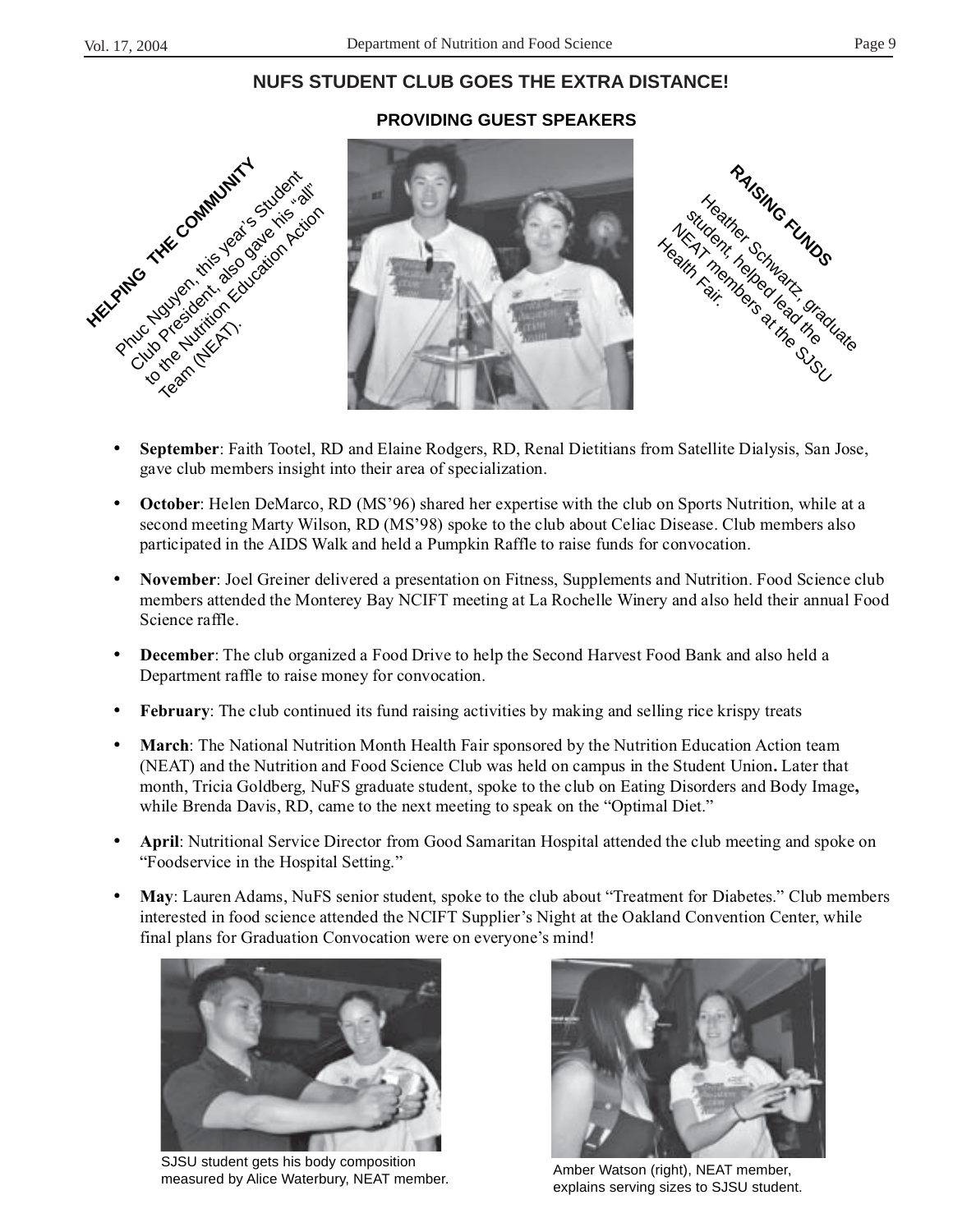## **THE JOYS OF GRADUATION**





Don Christopher is congratulated by Caroline Fee upon receiving the Circle of Friends 2004 Distinguished Honorary Award complete with "garlic" lei, a fitting tribute to the "Garlic King."







Watson, Suzi Sherer, and Long Pham (left to right) listen with rapt attention, as thoughts of the future dance in their heads.

Sherry Butler, Outstanding<br>Awardee, receives jubilanding<br>aduate studes from Pant Awardee, receiver, Cutstanding Management of the Student coordinations from Pan Belo, Sylvia Sasradjaya, Melissa Yee, Amber<br>
Watson, Suzi Sherer, and Long Pham<br>
(left to right) listen with rapt attention, as<br>
thoughts of the future dance in their heads.<br>
Sherry Butler, Outstanding<br>
ongratulations for Conten



"Seize the Day and the Future" Darrin Freitas and Lauren Adams stand ready and raring!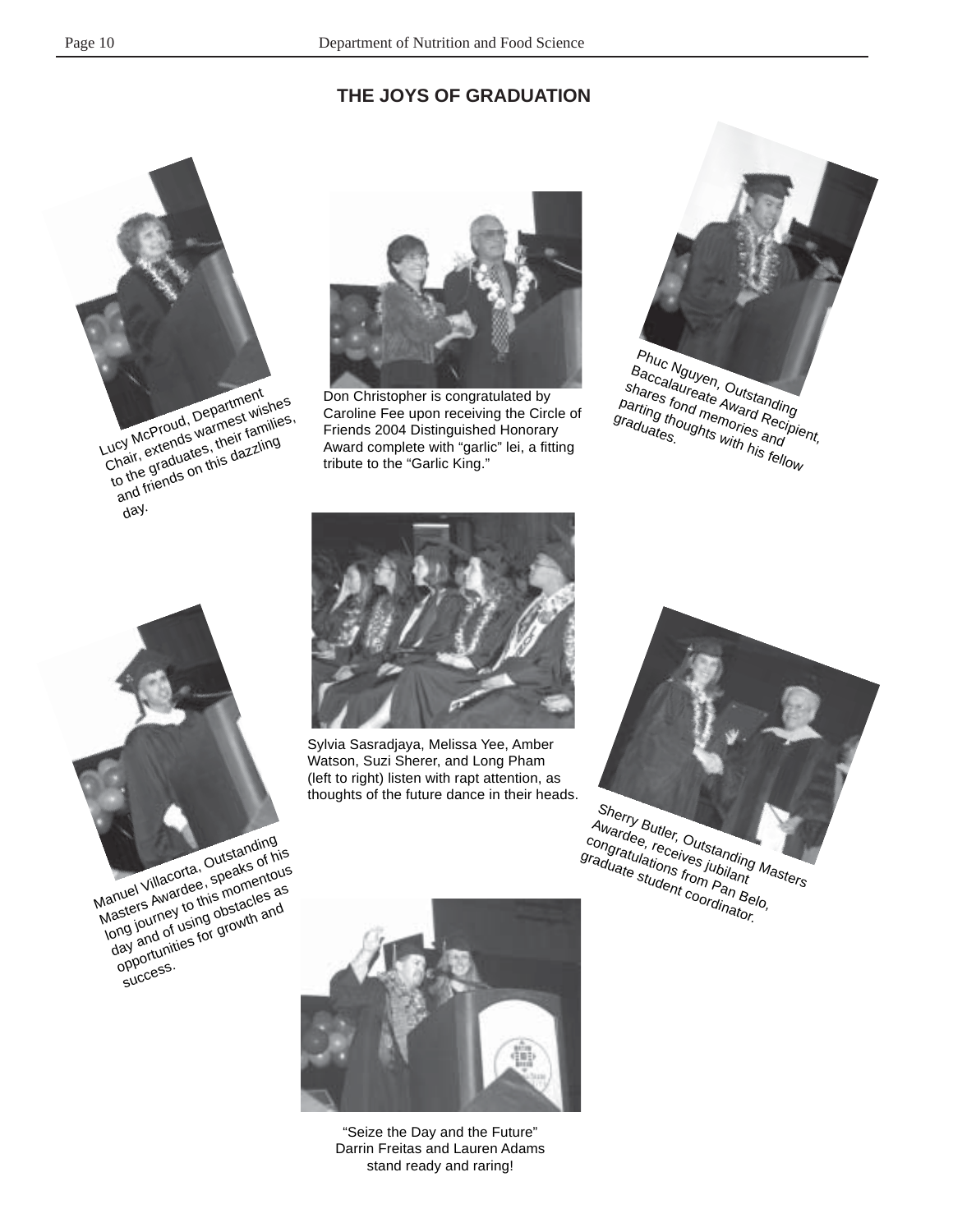## **2004 CIRCLE OF FRIENDS DISTINGUISHED HONORARY MEMBER**



Don Christopher, founder and visionary of Christopher Ranch who is aptly referred to as the "Garlic King," was recognized on May 29 as the SJSU Department of Nutrition and Food Science 2004 Distinguished Honorary Award Recipient. In 1956, Don

Christopher established Christopher Ranch on 130 acres in Gilroy. On 10 of these acres, he decided to try his hand at growing garlic. This passion for garlic grew (literally). Today, Christopher Ranch covers over 4000 acres of garlic and other produce. Over 70 million pounds of fresh garlic are packed and shipped each year, making the "Ranch" one of the largest producers and packers of garlic in the US.

Don Christopher is not only a farming visionary, but also an innovator in food science and technology. In addition to fresh garlic, Christopher Ranch has developed garlic products including whole peeled cloves, chopped, crushed, roasted, and pickled garlic, and garlic braids. He is also recognized as a leader in Agribusiness. He started the Fresh Garlic Association in 1978 to promote the sale and use of fresh garlic, and in 1979 was instrumental in founding the Gilroy Garlic Festival, a yearly event known far and wide as a "not to be missed celebration of all things *garlic*."

In addition to his impressive professional accomplishments, Don Christopher has also given so much back to the community. He has been recognized as Gilroy Man of the Year and Gilroy Citizen of the Year, He has also served as President of Rotary Club, a member of the Santa Clara County Sheriff's Advisory Board, and Chairman of the Santa Clara County Planning Commission.

Moreover, Don Christopher is an avid supporter of public education. He not only attended elementary and high school in San Jose, but also joined our ranks as a SJSU Spartan. Just recently, he made a major donation to the Gilroy School District to be used to build a new high school that will honor his vision and commitment to public education by being named Christopher High School.

At this year's Circle of Friends Reception, which was once again held in concert with the Department's

Graduation Celebration and Convocation, Don Christopher graciously accepted his Distinguished Honorary Award. His son Robert was at his side and made an inspirational tribute to his father's personal path to success, a path paved with passion, innovation, and caring.

Don Christopher truly embodies what the Circle of Friends is all about: **passion** for quality, success, and commitment to excellence. The Circle of Friends recognizes with great honor and appreciation Don Christopher as its 2004 Distinguished Honorary Award Recipient.

# **CIRCLE OF FRIENDS THROWS A LIFE LINE TO STUDENTS**

Students are struggling to stay afloat, and the "Circle of Friends" has an extraordinary opportunity to throw them a life line. Imagine taking a full load of classes while holding down a job to pay the bills. Students barely keep their heads above water, and now another tidal wave has hit.

Student tuition, for the second year in a row, is soaring. Fees are projected to increase 14% for undergraduates (with an additional 8% increase for each of the next two years) and a whopping 25% for graduate students (with a 10% additional increase for each of the next two years). The number of scholarship applications this spring more than doubled. Now, the need is greater than ever. Thus, for the first time, the "Circle of Friends" is repeating last year's major project to help offset these additional surges in tuition: Each of the "Circle of Friends" Scholarships will be increased from \$500 to \$1000 awards.

Your donation to our Circle of Friends can make a lifetime of difference. If you wish, your gift can be directed to one of our specific, established scholarship funds: Jean Downes, Elveda Smith, Rose Tseng, and Fern Wendt. You can also fund your own \$1000 scholarship (or fund one in memory or to honor someone else). Just write the specific honoree's name on the bottom of your check.

Creating opportunities for others is what the Circle of Friends is all about. Our compass has never been more true. With your help, our remarkable students can continue on their path to graduation and their bright future as leaders in their nutrition and food science professions.

**Please send in your gift today** and join our distinguished membership. (An application is provided with this newsletter).